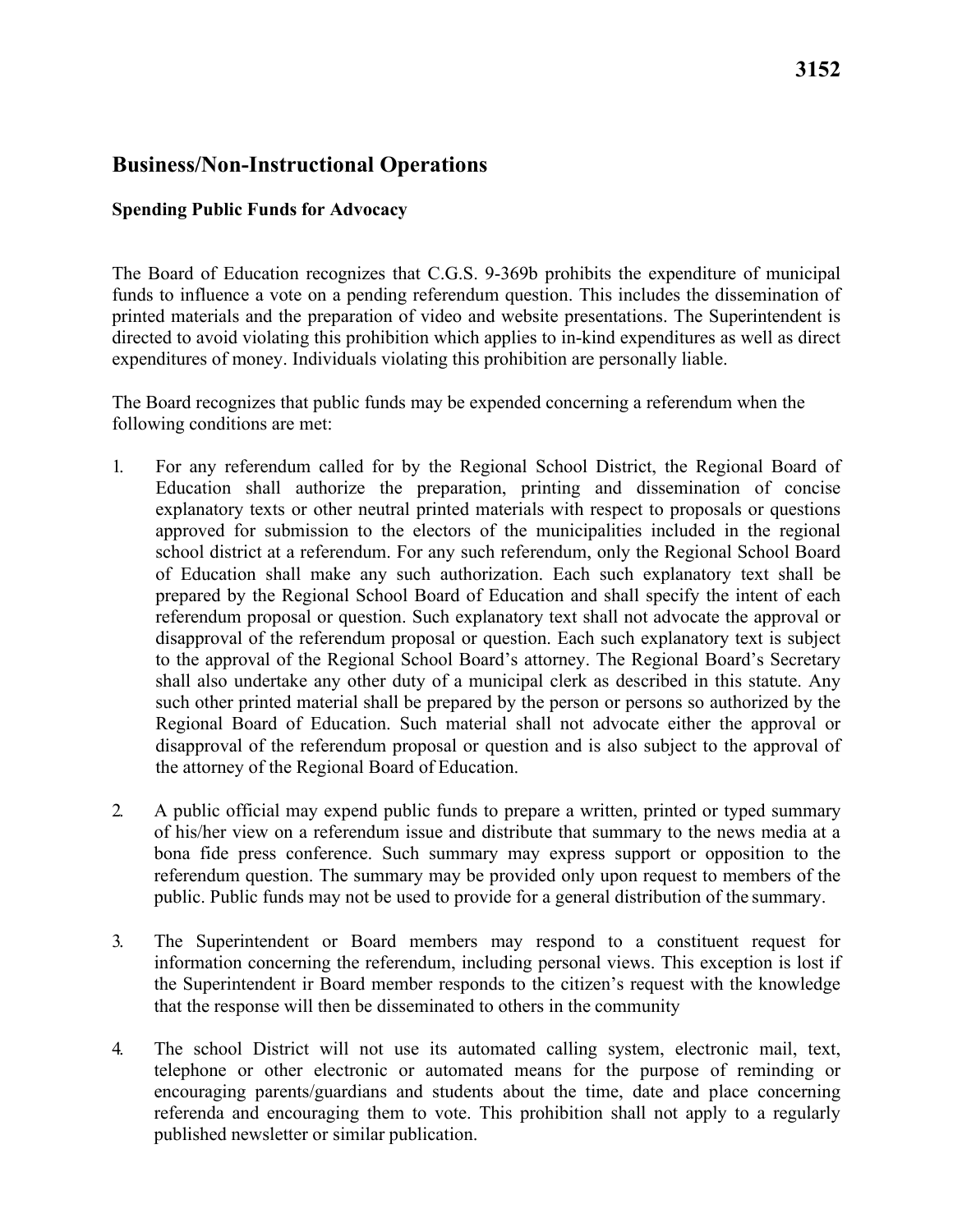## **Business/Non-Instructional Operations**

#### **Spending Public Funds for Advocacy** (continued)

- proposal or question or attempt to influence the outcome of the referendum. 5. At the request of the chairperson of the Regional School Board of Education, a municipality that is a member of the Regional School District and that maintains a community notification system may use such a notification system to send or publish a notice informing all residents enrolled in the notification system of the time and location of a scheduled referendum, a statement of the question as it appears on the ballot at the referendum, and the explanatory text or other materials approved in accordance with subpart 1, above. Any such notice shall not advocate approval or disapproval of the
- 6. The website maintained by the town/city or the Regional School District is not a community notification system. Such website may contain notice pertaining to the referendum as described above in item #6.
- municipal funds to influence the outcome of a referendum. 7. Third party comments posted on social media or on websites maintained by the state, town/city or the Regional School District do not constitute an expenditure of state or

**Note:** *Only a community notification system may be used for the limited purpose of reminding voters of the time and location of upcoming referenda, the ballot question itself, and any other previously authorized explanatory text describing the subject matter of the question. Any such notice shall not advocate the approval or disapproval of the proposal or question or attempt to influence or aid the success or defeat of the referendum.* 

regional school district, the chairperson of the regional school board may request the chief *Note: "Community notification systems" are defined as systems maintained by a municipality that are available to all residents of the municipality and permit any resident to opt to receive notifications of community events or news. Only the chief elected official of the municipality can authorize the use of such a system for this purpose. With respect to a referendum called by a elected official of the municipality in which the regional school district resides to use such system.* 

The Board recognizes that school officials and Board members retain their First Amendment rights to express their position on the proposed school budget or other referendum questions. The prohibition contained in this policy only pertains to the expenditure of public funds, and only after a referendum is legally pending.

It is further recognized that individuals, individually or collectively, can spend private funds to advocate for a referendum result, as they see fit, as permitted by the regulations of the State Elections Enforcement Commission.